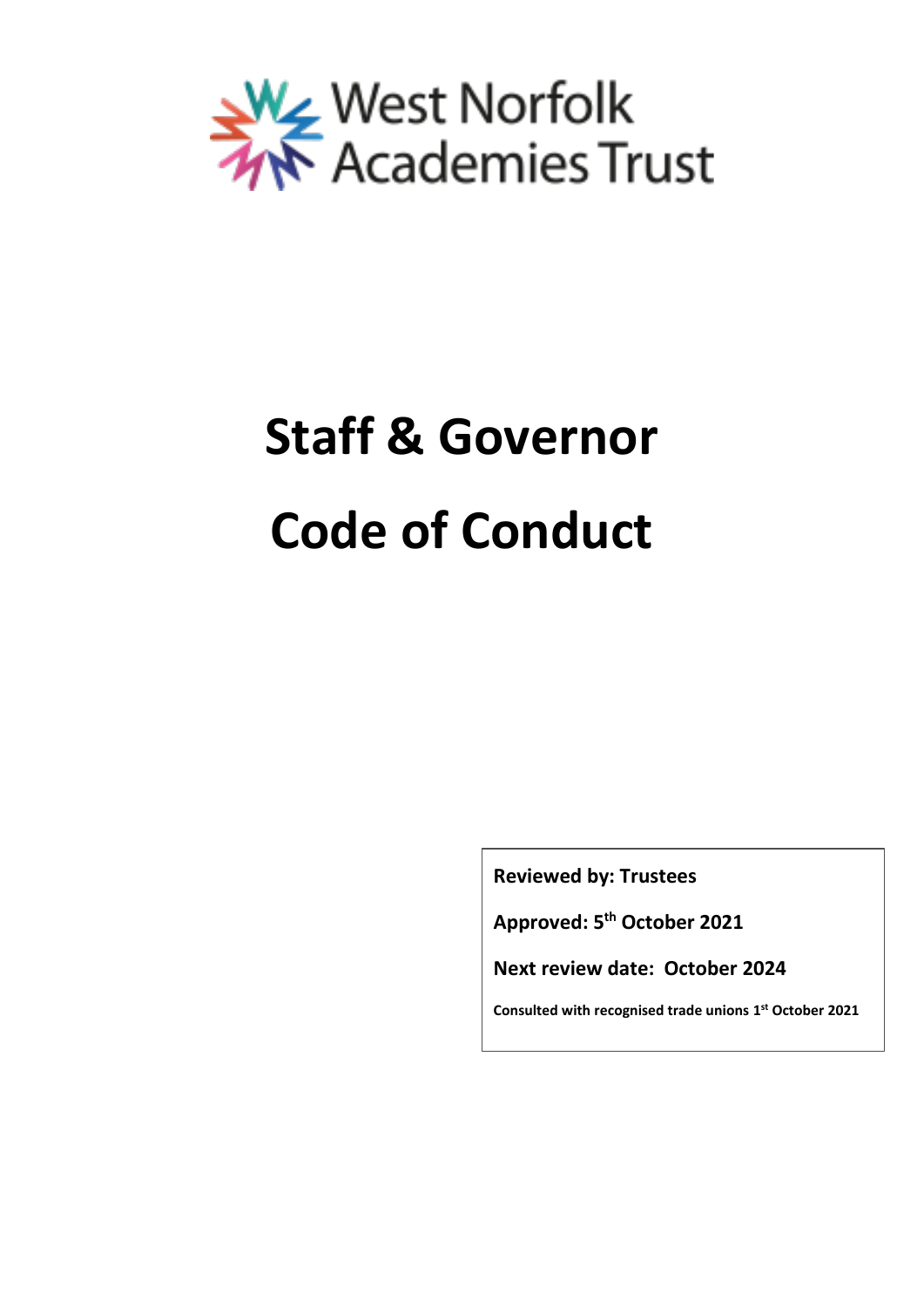# **Contents**

| $\mathbf{1}$ | <b>Terms of Reference</b>                                        | 1         |
|--------------|------------------------------------------------------------------|-----------|
| 2            | Introduction                                                     | $1 - 3$   |
| 3            | <b>Expected Professional Standards</b>                           | 3         |
| 4            | Confidentiality                                                  | 4         |
| 5            | Propriety, Behaviour and Appearance                              | $4 - 5$   |
| 6            | Sexual Contact with Children and Young People and Abuse of Trust | $5-6$     |
| 7            | <b>Infatuations and Crushes</b>                                  | 6         |
| 8            | Gifts, Rewards, Favouritism and Exclusion                        | $6 - 7$   |
| 9            | Social Contact and Social Networking                             | $7 - 8$   |
| 10           | Physical Contact, Personal Privacy and Personal Care             | $8-9$     |
| 11           | Behaviour Management and Physical Intervention                   | 9         |
| 12           | <b>First Aid and Medication</b>                                  | 10        |
| 13           | One to One Situations and Meetings with Pupils                   | 10        |
| 14           | <b>Transporting Pupils</b>                                       | 11        |
| 15           | <b>Educational Visits and School Clubs</b>                       | 11        |
| 16           | Curriculum                                                       | 11        |
| 17           | Photography, Videos and other Creative Arts                      | $12 - 13$ |
| 18           | Unacceptable Use of ICT Facilities and Monitoring                | 13-14     |
| 19           | Reporting Concerns and Recording Incidents                       | 14        |
| 20           | Monitoring and Review                                            | 14        |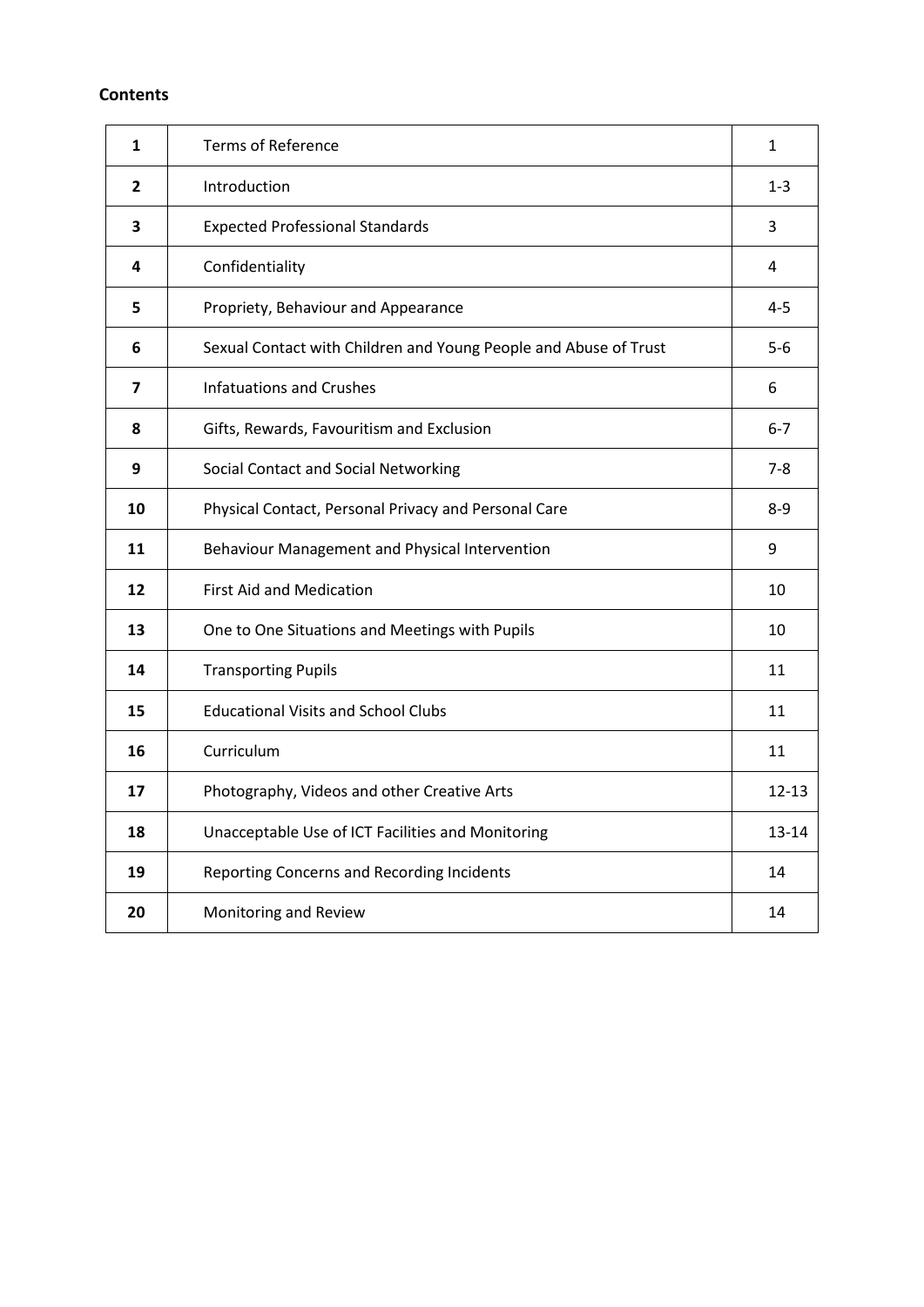# **1. Terms of Reference**

Definitions:

- "Executive Headteacher" also refers to any other title used to identify the Executive Headteacher, where appropriate, or other senior manager delegated to deal with the matter by the Executive Headteacher.
- "Headteacher/Senior Manager" refers, where appropriate, to any other title used to identify the Headteacher/Senior Manager.
- "Employee" refers to any member of the staff, teaching and support, employed to work at the school/Trust.

# **2. Introduction**

- **2.1** The Code sets out the professional standards expected and the duty upon adults to abide by it. All adults have a duty to keep pupils safe, promote their welfare and to protect them from radicalisation (the Prevent Duty), abuse (sexual, physical and emotional), neglect and safeguarding concerns. This duty is, in part, exercised through the development of respectful, caring and professional relationships between adults and pupils and behaviour by adults that demonstrates integrity, maturity and good judgement. Following this Code will help to safeguard adults from being maliciously, falsely or mistakenly suspected or accused of misconduct in relation to pupils.
- **2.2** For the purposes of this Code the term and references to 'adult' means the following: governing body and Trust members, all teaching and other employees (whether or not paid or unpaid, employed or self-employed and whether or not employed directly by the School, external contractors providing services to pupils on behalf of the School, teacher trainees and other trainees/apprentices, volunteers and any other individuals who work for or provide services on behalf of or for the School to include, but not limited to all those detailed in the single central record (as amended). For the purposes of this Code 'young person/people', 'pupils' and 'child/ren' includes all those for whom the School provides education or other services.
- **2.3** This Code takes account of the most recent versions of the following guidance (statutory and nonstatutory);
	- 'Keeping Children Safe in Education' Department of Education ('DfE') (statutory),
	- 'Working Together to Safeguard Children', HM Government (statutory)
	- 'Guidance for Safer Working Practice for those Working with Children and Young People in Education Settings' (non-statutory).

This Code cannot provide an exhaustive list of what is, or is not, appropriate behaviour for adults. However, it does highlight behaviour that is illegal, inappropriate or inadvisable in relation to the required professional standards. There will be occasions and circumstances in which adults have to make decisions or take action in the best interests of the pupil where no specific guidance has been given. Adults are expected to make responsible and informed judgements about their own behaviour in order to secure the best interests and welfare of the pupils.

**2.4** Any behaviour in breach of this Code by employees may result in action under our Disciplinary Procedure. Such behaviour may constitute gross misconduct and, as such, may result in summary dismissal. The Trustees will take a strict approach to serious breaches of this Code. Some breaches may be considered low level concerns which may be dealt with informally or formally under the disciplinary procedure.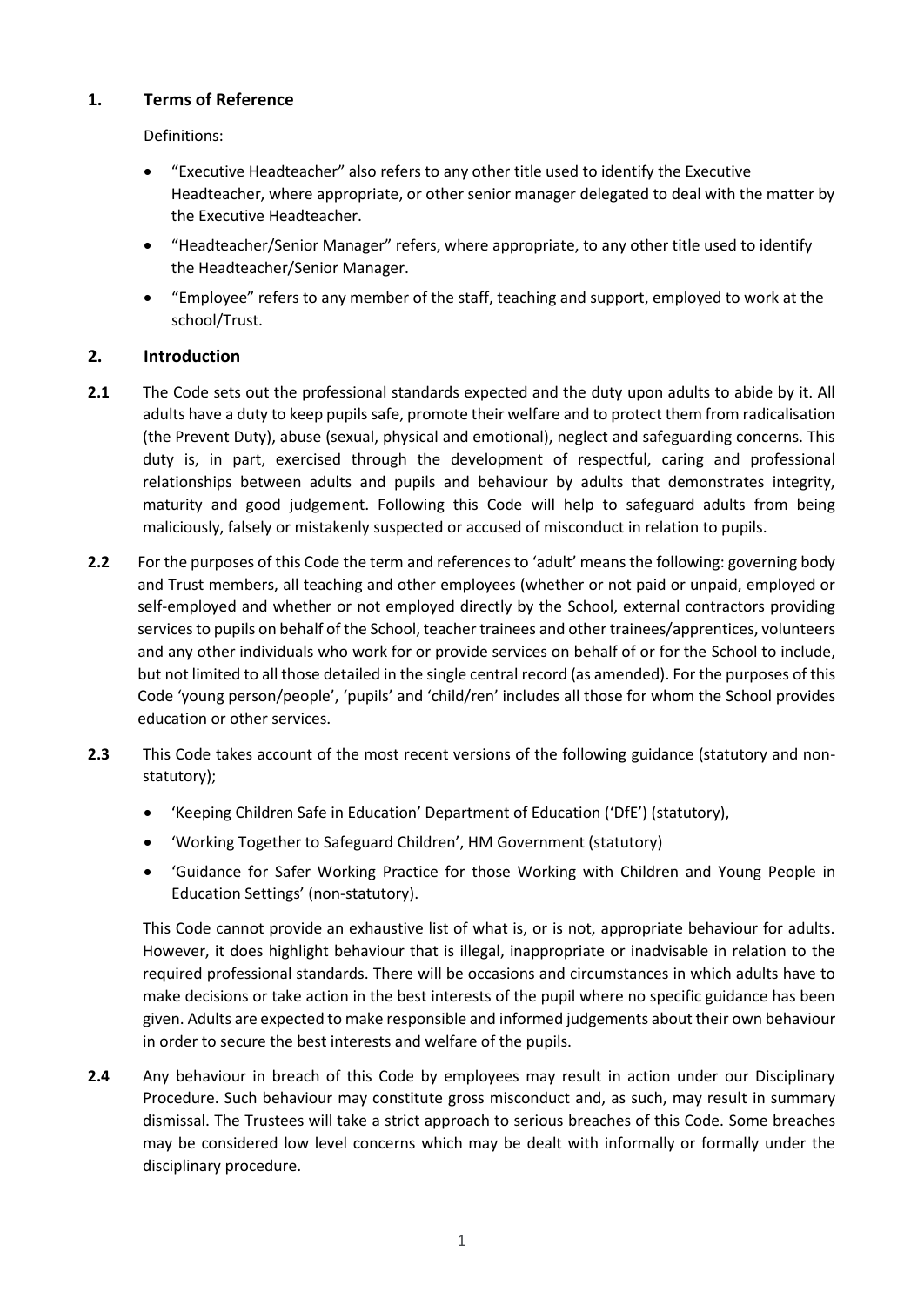# **2.5 Whole School Policies for Safeguarding (Incorporating Child Protection)**

Adults have a duty to act in accordance with the relevant school's policy for Safeguarding, incorporating Child Protection. The relevant policy is available on each of the school websites and will be updated annually. Adults have a duty to report any safeguarding, child protection, welfare or radicalisation concerns about a pupil to the Designated Safeguarding Lead.

#### **2.6 Whistleblowing**

Adults must raise concerns they have about the safeguarding or child protection practices by following the Whistleblowing Policy, which is available from West Norfolk Academies Trust's website. An adult who raises a matter under the whistleblowing policy or makes a public interest disclosure will have the protection of the relevant legislation.

#### **2.7 Allegations of Abuse Against Teachers and Other Employees and Volunteers**

Where it is alleged that an adult has:

- behaved in a way that has harmed a child, or may have harmed a child
- possibly committed a criminal offence against or related to a child
- behaved towards a child or children in a way that indicates they would pose a risk of harm to children
- behaved or may have behaved in a way that indicates they may not be suitable to work with children

then the Trustee's will follow the School's Procedure for Dealing with Allegations of Abuse Against Teachers and Other Employees and Volunteers and the guidance set out in Part Four of 'Keeping Children Safe in Education' DfE which is available from West Norfolk Academies Trust's website.

#### **2.8 Low Level Concerns**

In accordance with Part Four of 'Keeping Children Safe in Education', a low level concern is defined as behaviour towards a child that does not meet the harm threshold, as outlined in 1.7 above, but is a concern that an adult, working in or on behalf of the School, may have acted in a way that:

- is inconsistent with the staff code of conduct, including inappropriate conduct outside of work, and
- does not meet the threshold or is otherwise not considered serious enough to consider a referral to the LADO.

Examples of low level concerns could include, but are not limited to:

- being over friendly with children;
- having favourites;
- taking photographs of children on their mobile phone;
- engaging with a child on a one-to-one basis in a secluded area or behind a closed door; or,
- using inappropriate sexualised, intimidating or offensive language.

The Trust is committed to creating and embedding a culture of openness, trust and transparency in which the school's values and expected behaviours, as set out in this policy, are adhered to, monitored and reinforced by all staff. All adults have a duty to report low level concerns, in addition to concerns that meet the harm threshold, to those with designated safeguarding responsibilities to ensure matters are dealt with promptly and appropriately.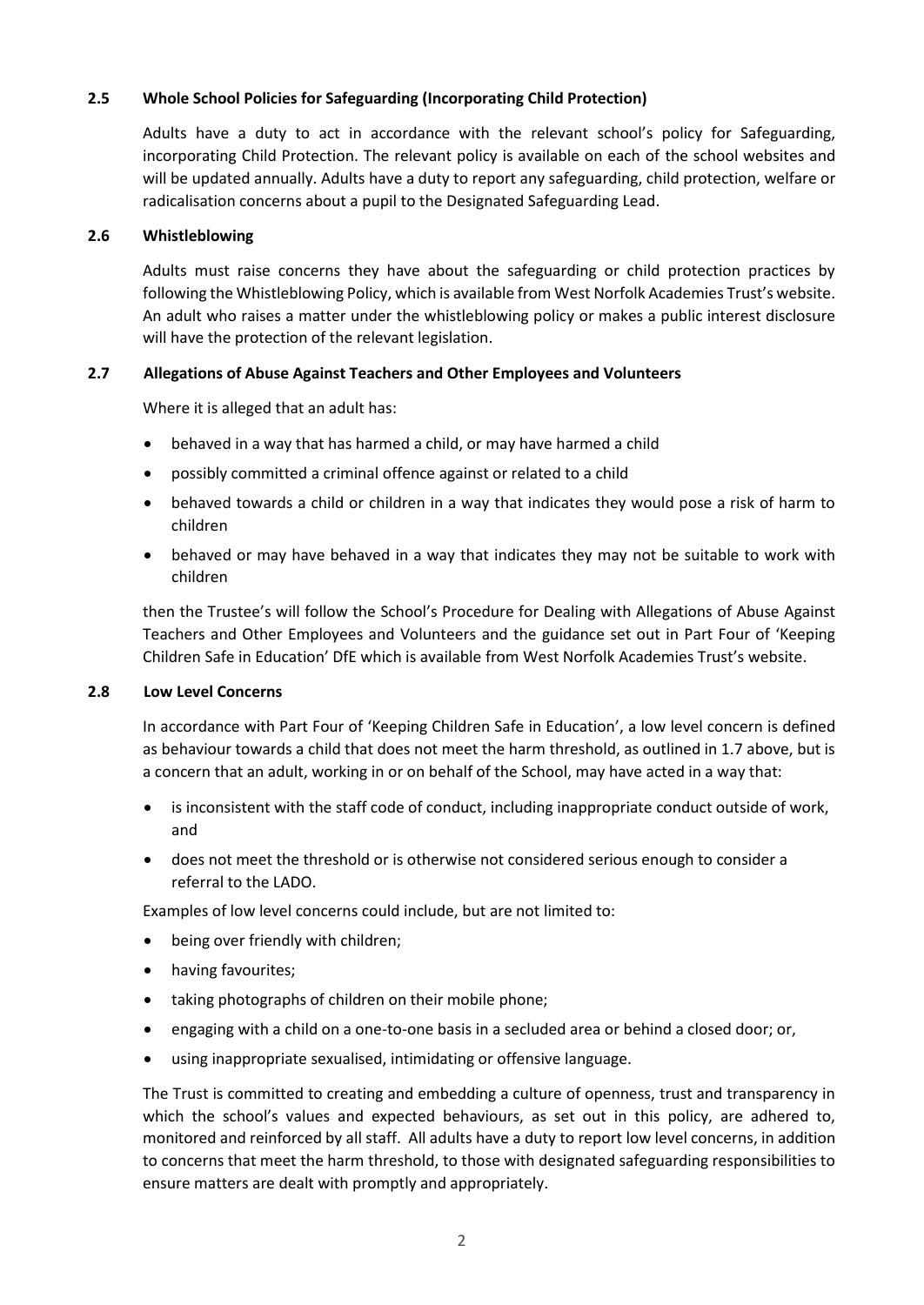The Trustee's will manage all such concerns in accordance with Part Four of 'Keeping Children Safe in Education'.

In the event that an adult has found themselves in a situation which could be misinterpreted, might appear compromising to others, and/or on reflection they believe they have behaved in such a way that they consider falls below the expected professional standards, the adult should self-refer to those with designated safeguarding responsibilities. The Trust is committed to creating an environment where staff are encouraged and feel confident to self-refer.

# **3. Expected Professional Standards**

- **3.1** All adults as appropriate to the role and/or job description of the individual, must:
	- Place the well-being and learning of pupils at the centre of their professional practice.
	- Have high expectations for all pupils, be committed to addressing underachievement, and work to help pupils progress, regardless of their background and personal circumstances.
	- Treat pupils fairly and with respect, take their knowledge, views, opinions and feelings seriously, and value diversity and individuality.
	- Model the characteristics they are trying to inspire in pupils, including enthusiasm for learning, a spirit of inquiry, honesty, tolerance, social responsibility, patience, and a genuine concern for other people.
	- Respond sensitively to the differences in the home backgrounds and circumstances of pupils, recognising the key role that parents and carers play in pupils' education.
	- Seek to work in partnership with parents and carers, respecting their views and promoting understanding and co-operation to support the young person's learning and well-being in and out of school.
	- Reflect on their own practice, develop their skills, knowledge and expertise, and adapt appropriately to learn with and from colleagues.
	- Ensure that the same professional standards are always applied regardless of culture, disability, gender, language, racial origin, religious belief and/or sexual identity.
- **3.2** Teachers are required to comply with the [Teachers' Standards September 1s](https://www.gov.uk/government/uploads/system/uploads/attachment_data/file/301107/Teachers__Standards.pdf)t 2012, in particular Part 2 Personal and Professional Standards.

All adults must be familiar with and act in accordance with the most recent versions of the following documents:

- Part 1 of 'Keeping Children Safe in Education' DfE (statutory)
- Working Together to Safeguard Children HM Government (statutory)
- Prevent Duty Guidance HM Government (statutory)
- 'The Prevent Duty Departmental Advice for Schools and Childcare Providers' DfE
- 'Guidance for Safer Working Practice for those Working with Children and Young People in Education Settings' (non-statutory).
- **3.3** An employee who fails to bring a matter of concern to the attention of senior management and/or the relevant agencies is likely to be subject to disciplinary action.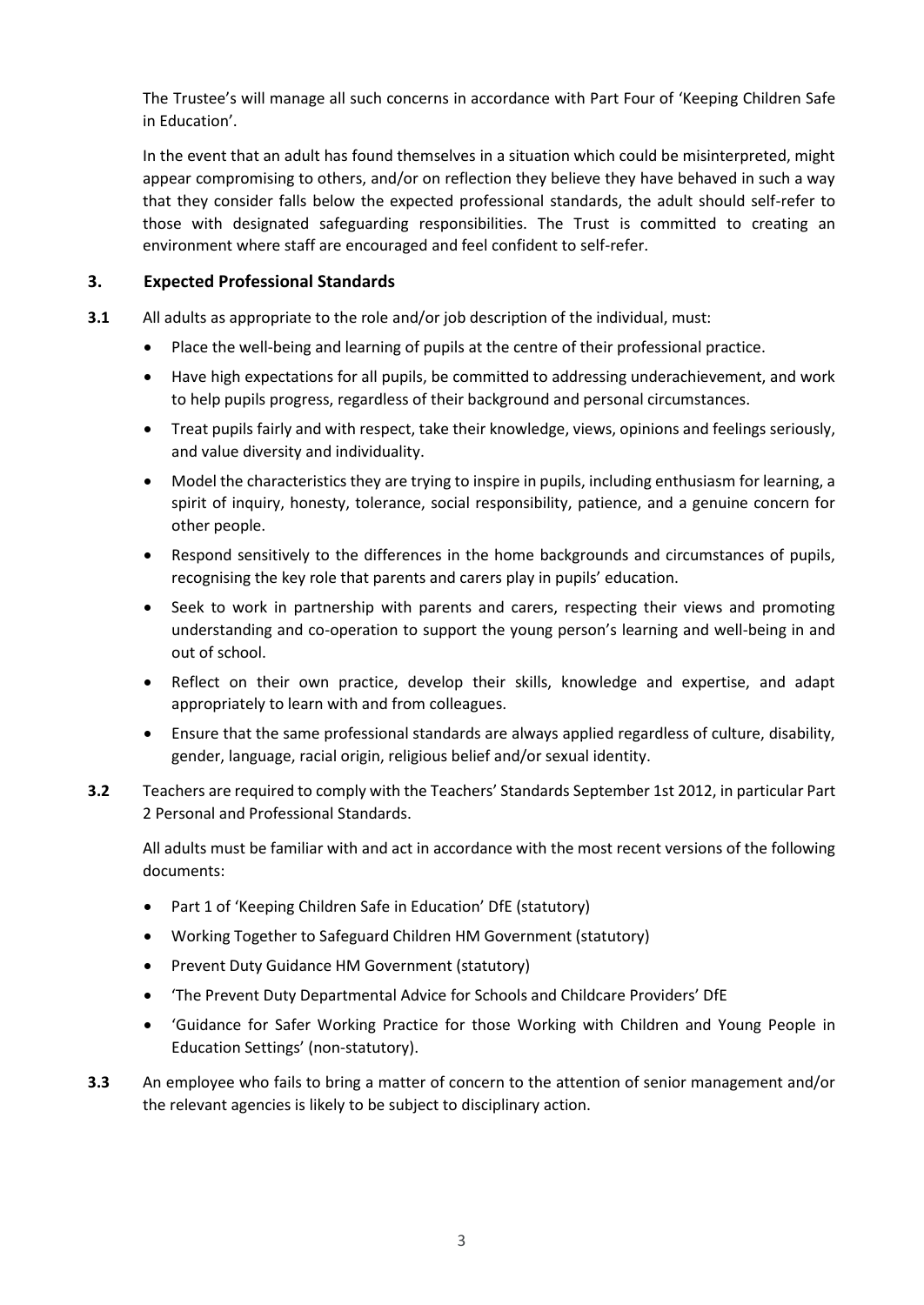# **4. Confidentiality**

- **4.1** As data controllers, all schools are subject to the General Data Protection Regulation (GDPR) and Data Protection Act 2018 ("Data Protection Legislation"). In addition, teachers owe a common law duty of care to safeguard the welfare of their pupils. This duty is acknowledged in the provisions governing disclosure of information about pupils.
- **4.2** Adults may have access to special category personal data about pupils and their families, which must be kept confidential at all times and only shared when legally permissible to do so and in the interests of the child. Records should only be shared with those who have a legitimate professional need to see them. In circumstances where special category personal data needs to be shared, the Data Protection Legislation contains 'safeguarding of children and individuals at risk' as a processing condition that allows practitioners to share information without consent if it is not possible to gain consent. In such cases, adults have a duty to pass the information on without delay to those with designated safeguarding responsibilities. See paragraph 18 below
- **4.3** Confidential or personal information about a pupil or their family must never be disclosed to anyone other than on a need to know basis and advice should be sought prior to disclosure to ensure such disclosure is in accordance with the Data Protection Legislation, The Education (Pupil Information) Regulations 2005, and the School's Privacy Notice. In circumstances where the pupil's identity does not need to be disclosed the information should be used anonymously. The information must never be used to intimidate, humiliate, or embarrass the pupil. Information must never be used by anyone for their own or others advantage (including that of partners, friends, relatives or other organisations).
- **4.4** Confidential information about pupils must be held securely. Confidential information about pupils must not be held off the School site other than on security protected school equipment. Information must only be stored for the length of time necessary to discharge the task for which it is required.
- **4.5** If a pupil or parent/carer makes a disclosure regarding abuse or neglect, the adult must follow the school's procedures and the guidance as set out in 'Keeping Children Safe in Education' DfE. Confidentiality must not be promised to the pupil or parent/carer, however, reassurance should be given that the information will be treated sensitively.
- **4.6** If an adult is in any doubt about the storage or sharing of information they must seek guidance from the Designated Safeguarding Lead. Any media or legal enquiries must be passed to senior management.

# **5. Propriety, Behaviour and Appearance**

- **5.1** All adults working with children have a responsibility to maintain public confidence in their ability to safeguard the welfare and best interests of pupils. They should adopt high standards of personal conduct in order to maintain the confidence and respect of their colleagues, pupils and the public in general. An adult's behaviour or actions, either in or out of the workplace, must not compromise their position within the work setting, or bring the School into disrepute. Non-exhaustive examples of unacceptable behaviour are contained in our disciplinary procedure.
- **5.2** Adults are required to notify the School immediately of any allegation/s of misconduct that are of a safeguarding nature made against them (or implicating them), by a child or adult in relation to any outside work or interest (whether paid or unpaid) and, of any arrest or criminal charge, whether child related or not. Where employees fail to do so, this will be treated as a serious breach of this Code and dealt with under our disciplinary procedure.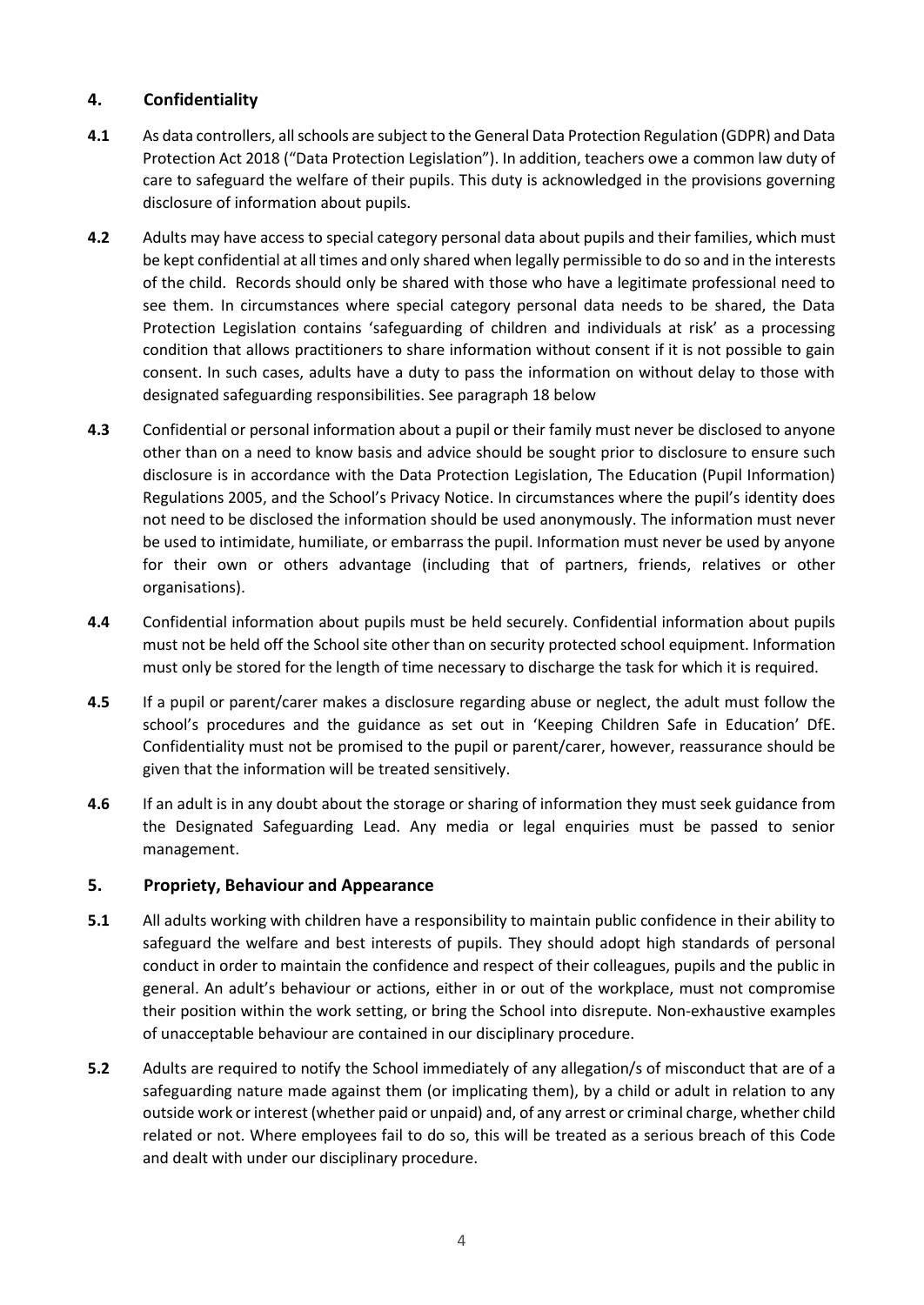- **5.3** Individuals should not behave in a manner which would lead any reasonable person to:
	- question their suitability to work with children
	- act as an appropriate role model
	- make, or encourage others to make sexual remarks to, or about, a pupil
	- use inappropriate language to or in the presence of pupils
	- discuss their personal or sexual relationships with or in the presence of pupils
	- make, or encourage others to make, unprofessional personal comments which scapegoat, demean or humiliate, or might be interpreted as such.

Behaving in an unsuitable way towards children may result in disqualification from childcare under the Childcare Act 2006, prohibition from teaching by the Teaching Regulation Agency (TRA), a bar from engaging in regulated activity, or action by another relevant regulatory.

- **5.4** A person's dress and appearance are matters of personal choice, self-expression, religious and cultural customs. However, adults must maintain an appropriate standard of dress and personal appearance at work which promotes a positive and professional image. Adults must ensure they are dressed in ways which are appropriate to their role and not likely to be viewed as offensive, revealing or sexually provocative and specifically should not distract, cause embarrassment or give rise to misunderstanding, should be religious and culturally sensitive and free of any political or otherwise contentious slogans, and not considered to be discriminatory. Clothing and footwear must be safe and clean and take account of health and safety considerations. Adults who dress or appear in a manner which may be considered as inappropriate could render themselves vulnerable to criticism or, where the adult is an employee, allegations of misconduct that may lead to action under our disciplinary procedure.
- **5.5** Personal property of a sexually explicit nature or property which might be regarded as promoting radicalisation, or otherwise inappropriate, such as books, magazines, CDs, DVDs or such material on any electronic media including links to such material, must not be brought onto, or stored on School premises, or on any School equipment.

# **6. Sexual Contact with Children and Young People and Abuse of Trust**

- **6.1** A relationship between an adult and a child or young person is not a relationship between equals; the adult has a position of power or influence. There is potential for exploitation and harm of children or vulnerable young people and all adults have a responsibility to ensure that an unequal balance of power is not used for personal advantage or gratification. Adults must not use their status or position to form or promote relationships with children (whether current pupils or not), that are of a sexual nature, or which may become so. Adults should maintain appropriate professional boundaries and avoid behaviour which might be misinterpreted by others. They should report any incident with this potential.
- **6.2** Any sexual behaviour or activity, whether homosexual or heterosexual, by an adult with or towards a child/pupil or young person, is illegal. Children and young people are protected by the same laws as adults in relation to non-consensual sexual behaviour. They are additionally protected by specific legal provisions regardless of whether there is consent or not. Where a person aged 18 or over is in a specified position of trust with a child or young person under 18 years, the Sexual Offences Act 2003 makes it an offence for that person to engage in sexual activity with or in the presence of that child or to cause or incite that child to engage in or watch sexual activity.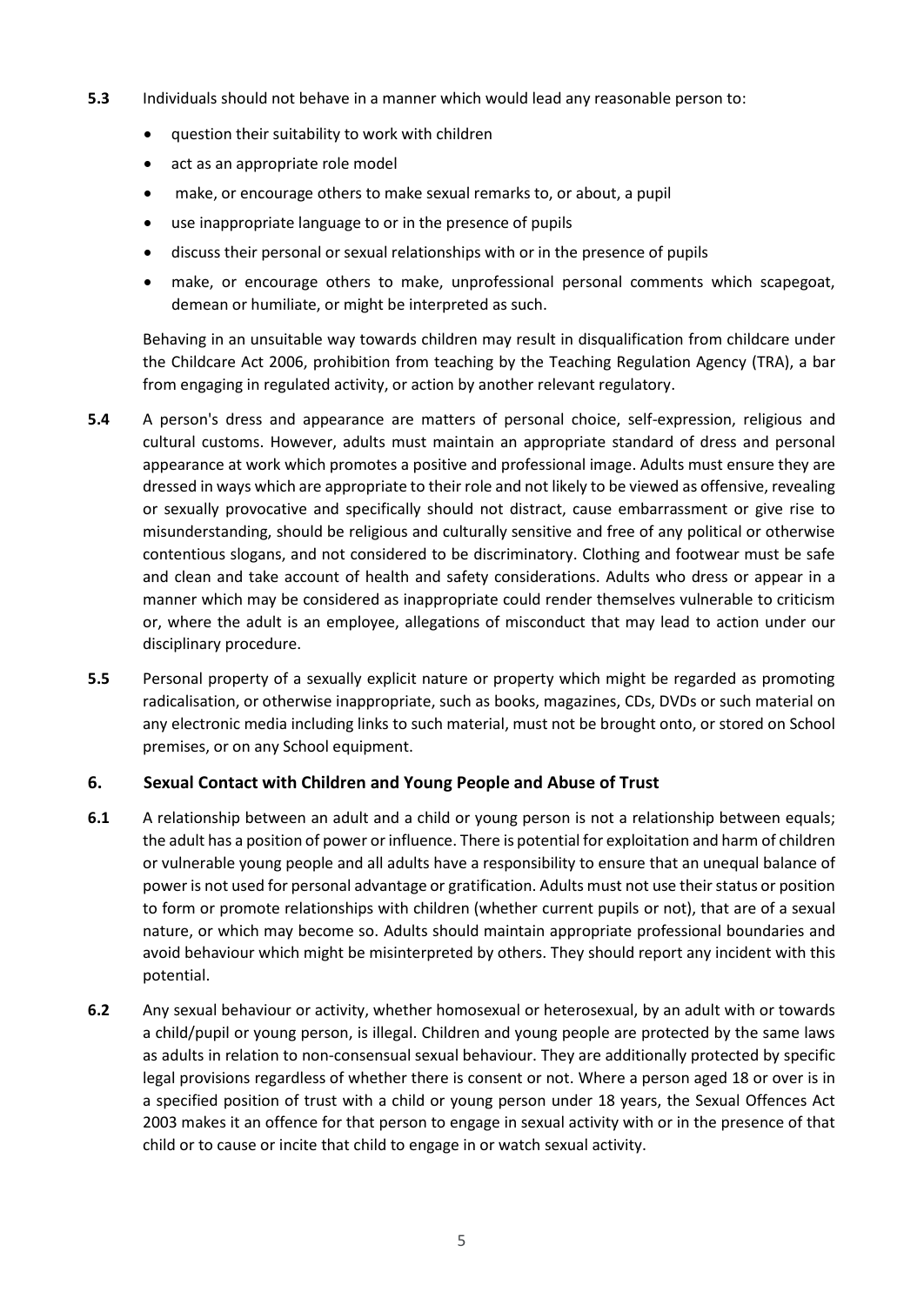- **6.3** Sexual behaviour includes non-contact activities, such as causing a child or young person to engage in or watch sexual activity or the production of indecent images of children. 'Working Together to Safeguard Children', Appendix A defines sexual abuse as "…forcing or enticing a child or young person to take part in sexual activities, not necessarily involving a high level of violence, whether or not the child is aware of what is happening…"
- **6.4** Adults must not have sexual relationships with pupils or have any form of communication with a child, which could be interpreted as sexually suggestive or provocative i.e. verbal comments, letters, notes, texts, electronic mail, phone calls, social networking contact or physical contact. The adult should not make sexual remarks to, or about, a child or discuss their own sexual relationships with or in the presence of pupils. Adults should take care that their language or conduct does not give rise to comment or speculations. Attitudes, demeanour and language all require care and thought.
- **6.5** There are occasions when adults embark on a course of behaviour known as 'grooming' where the sole purpose is to gain the trust of a child or young person, and manipulate that relationship so that sexual abuse can take place. Adults should be aware that conferring special attention without good reason or favouring a pupil has the potential to be construed as being part of a 'grooming' process, which is a criminal offence.

# **7. Infatuations and Crushes**

- **7.1** A child or young person may develop an infatuation with an adult who works with them. An adult, who becomes aware (may receive a report, overhear something, or otherwise notice any sign no matter how small or seemingly insignificant) that a pupil has become or may be becoming infatuated with them or a colleague, must report this without delay to the relevant Headteacher, or the most senior manager so that appropriate action can be taken to avoid any hurt, distress or embarrassment. The situation will be taken seriously and the adult should be careful to ensure that no encouragement of any kind is given to the pupil. It should also be recognised that careless and insensitive reactions may provoke false accusations.
- **7.2** Examples of situations which must be reported are given below:
	- Where an adult is concerned that they might be developing a relationship with a pupil which could have the potential to represent an abuse of trust.
	- Where an adult is concerned that a pupil is becoming attracted to them or that there is a developing attachment or dependency.
	- Where an adult is concerned that actions or words have been misunderstood or misconstrued by a pupil such that an abuse of trust might be wrongly suspected by others.
	- Where an adult is concerned about the apparent development of a relationship by another adult, or receives information about such a relationship.

# **8. Gifts, Rewards, Favouritism and Exclusion**

- **8.1** It is against the law for public servants to take bribes. Adults need to take care that they do not accept any gift that might be construed by others as a bribe, or lead the giver to expect preferential treatment. There are occasions when pupils or parents/carers wish to pass small tokens of appreciation to adults e.g. at Christmas or as a thank you and this is acceptable. However, it is unacceptable to receive gifts on a regular basis or of any significant value.
- **8.2** Personal gifts must not be given to pupils or their families/carers. This could be misinterpreted as a gesture either to bribe or groom. It might be perceived that a 'favour' of some kind is expected in return. Any reward given to a pupil should be consistent with the school's behaviour or rewards policy, recorded, and not based on favouritism.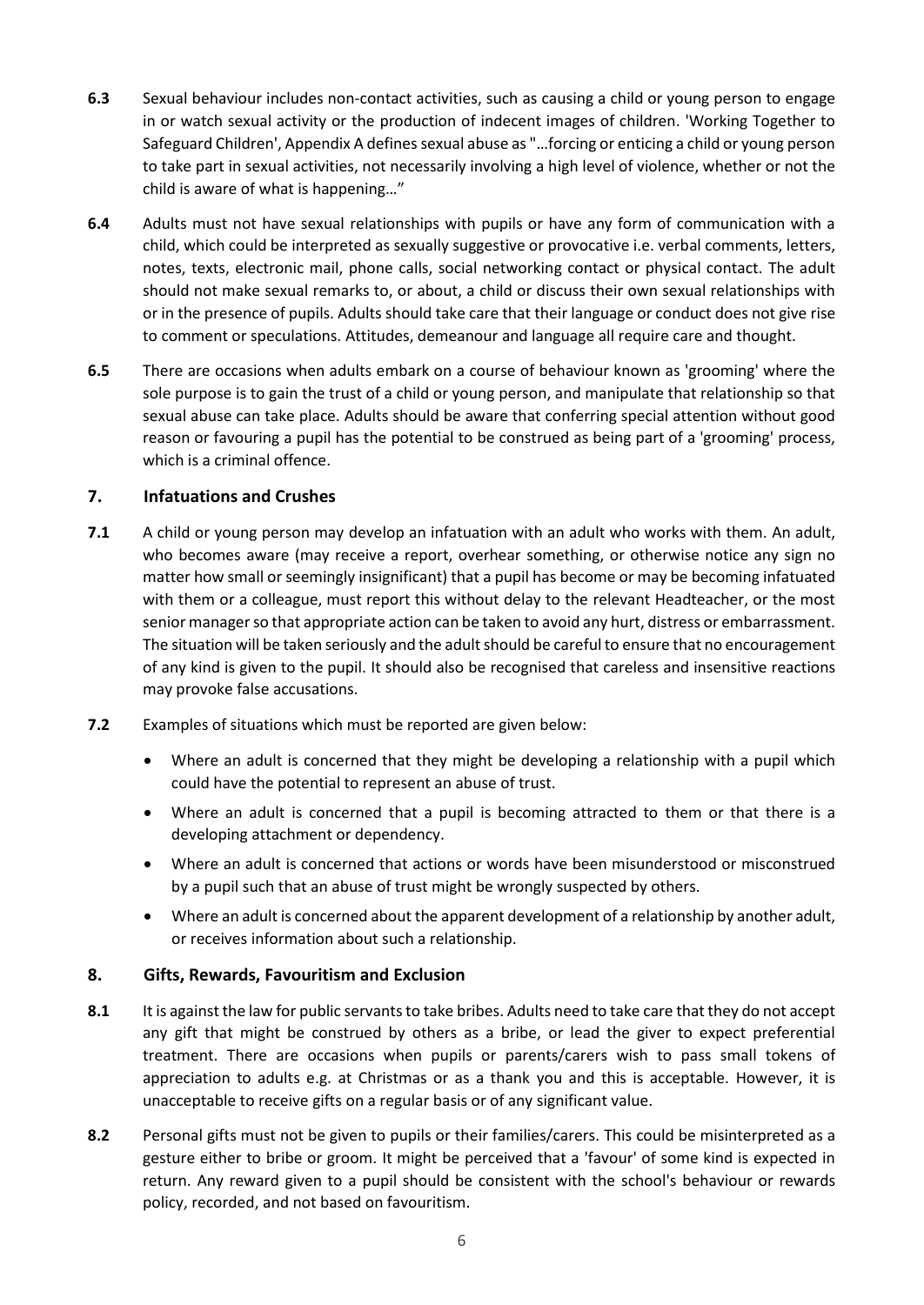**8.3** Care should be taken when selecting children for specific activities, jobs, privileges and when pupils are excluded from an activity in order to avoid perceptions of favouritism or injustice. Methods of selection and exclusion should be subject to clear, fair and agreed criteria.

# **9. Social Contact and Social Networking**

- **9.1** Communication between pupils and adults, by whatever method, should take place within clear and explicit professional boundaries. This includes the wider use of technology such as mobile phones, tablets, text messages, emails, instant messages, websites, social media such as Facebook, Twitter, Instagram, chat-rooms, forums, blogs, apps such as WhatsApp, gaming sites, digital cameras, videos, web-cams and other hand-held devices. Adults should not share any personal information with pupils and they should not request, or respond to, any personal information from the child/young person, other than that which might be appropriate as part of their professional role. They should ensure that all communications are transparent and avoid any communication that could be interpreted as 'grooming behaviour'.
- **9.2** Adults must not give their personal contact details such as home/mobile phone number; home or personal e-mail address or social networking details to pupils unless the need to do so is agreed in writing with senior management. If, for example, a pupil attempts to locate an adult's personal contact details and attempts to contact or correspond with them, the adult should not respond and must report the matter to their manager.
- **9.3** It is recommended that adults ensure that all possible privacy settings are activated to prevent pupils from making contact on personal profiles and to prevent pupils from accessing photo albums or other personal information which may appear on social networking sites.
- **9.4** Adults are personally responsible for what they communicate in social media and must bear in mind that what is published might be read by the Trust community, pupils, parents and carers, the general public, future employees and friends and family for a long time. Adults must ensure that their on-line profiles are consistent with the professional image expected by the Trust and must not post material which damages the reputation of the School or which causes concern about their suitability to work with children and young people. Those who post material which may be considered as inappropriate could render themselves vulnerable to criticism or, in the case of an employee, allegations of misconduct which may be dealt with under the disciplinary procedure. Even where it is made clear that the writer's views on such topics do not represent those of the School, such comments are inappropriate.
- **9.5** Employees must not have any pupils or any ex-pupils under the age of 18 as friends on their social networking sites. Adults are advised not to have any online friendships with any young people under the age of 18, unless they are family members or close family friends. Adults are advised not to have online friendships with parents or carers of pupils, or members of the Governing Body/Trustees. Where such online friendships exist, adults must ensure that appropriate professional boundaries are maintained.
- **9.6** It is acknowledged that adults may have genuine friendships and social contact with parents or carers of pupils, independent of the professional relationship. Adults should, however
	- inform senior management of any relationship with a parent/carer where this extends beyond the usual parent/carer/professional relationship;
	- advise senior management of any regular social contact they have with a pupil or parent/carer, which could give rise to concern;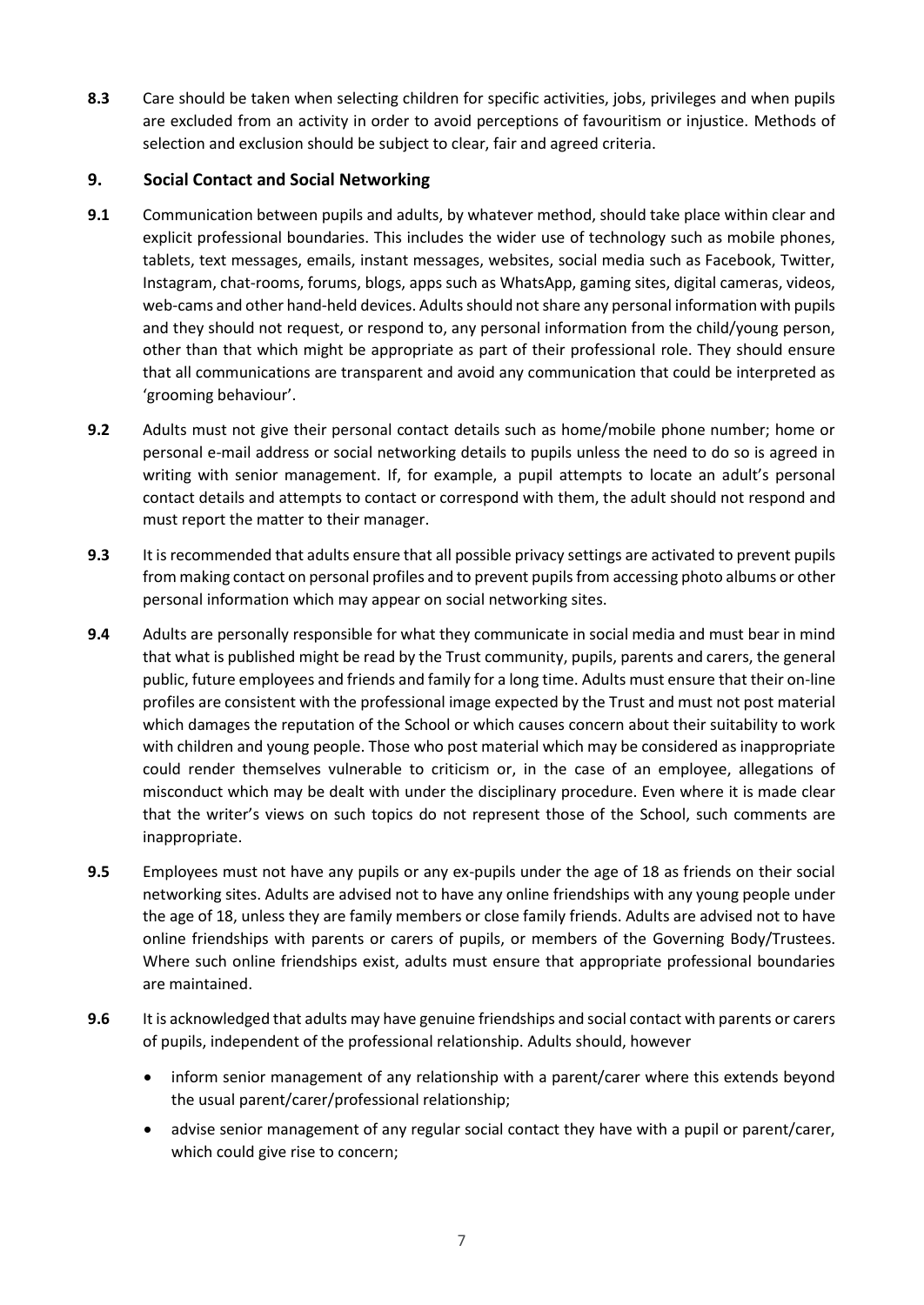- inform senior management of any requests or arrangements where parents/carers wish to use their services outside of the workplace e.g. babysitting, tutoring;
- always approve any planned social contact with pupils or parents/carers with senior colleagues, for example when it is part of a reward scheme.
- If a parent/carer seeks to establish social contact, or if this occurs coincidentally, the adult should exercise their professional judgment and should ensure that all communications are transparent and open to scrutiny.
- **9.7** Some employees may, as part of their professional role, be required to support a parent or carer. If that person comes to depend upon the employee or seeks support outside of their professional role this should be discussed with senior management and where necessary referrals made to the appropriate support agency.

# **10. Physical Contact, Personal Privacy and Personal Care**

- **10.1** There are occasions when it is entirely appropriate and proper for employees to have physical contact with pupils, but it is crucial that they only do so in ways appropriate to their professional role and in relation to the pupil's individual needs and any agreed care plan. When physical contact is made with pupils this should be in response to their needs at the time, of limited duration and appropriate given their age, stage of development, gender, ethnicity, culture and background. Employees must use their professional judgement at all times. It is not possible to be specific about the appropriateness of each physical contact, since an action that is appropriate with one pupil in one set of circumstances may be inappropriate in another, or with a different pupil.
- **10.2** Physical contact should never be secretive or casual, or for the gratification of the adult, or represent a misuse of authority. Adults should never touch a pupil in a way which may be considered indecent. If an adult believes that an action could be misinterpreted, the incident and circumstances should be reported as soon as possible to their line manager. This should also be recorded in the appropriate school's incident book and, if appropriate, a copy should be placed on the pupil's file.
- **10.3** Physical contact, which occurs regularly with a pupil or pupils, is likely to raise questions unless the justification for this is part of a formally agreed plan (for example in relation to pupils with SEN or physical disabilities). Any such contact should be the subject of an agreed and open school policy and subject to review. Where feasible, employees should seek the pupil's permission before initiating contact. Adults should listen, observe and take note of the pupil's reaction or feelings and, so far as is possible, use a level of contact which is acceptable to the pupil for the minimum time necessary.
- **10.4** There may be occasions when a distressed pupil needs comfort and reassurance. This may include age-appropriate physical contact. Adults should remain self-aware at all times in order that their contact is not threatening, intrusive or subject to misinterpretation. Adults should always tell a colleague when and how they offered comfort to a distressed pupil.
- **10.5** Where an adult has a particular concern about the need to provide this type of care and reassurance they should seek further advice from a senior manager.
- **10.6** Some employees, for example, those who teach PE and games, or who provide music tuition will on occasions have to initiate physical contact with pupils in order to support a pupil so they can perform a task safely, to demonstrate the use of a particular piece of equipment/instrument or assist them with an exercise. This should be done with the pupil's agreement. Contact under these circumstances should be for the minimum time necessary to complete the activity and take place in a safe and open environment. Adults should remain sensitive to any discomfort expressed verbally or non-verbally by the pupil.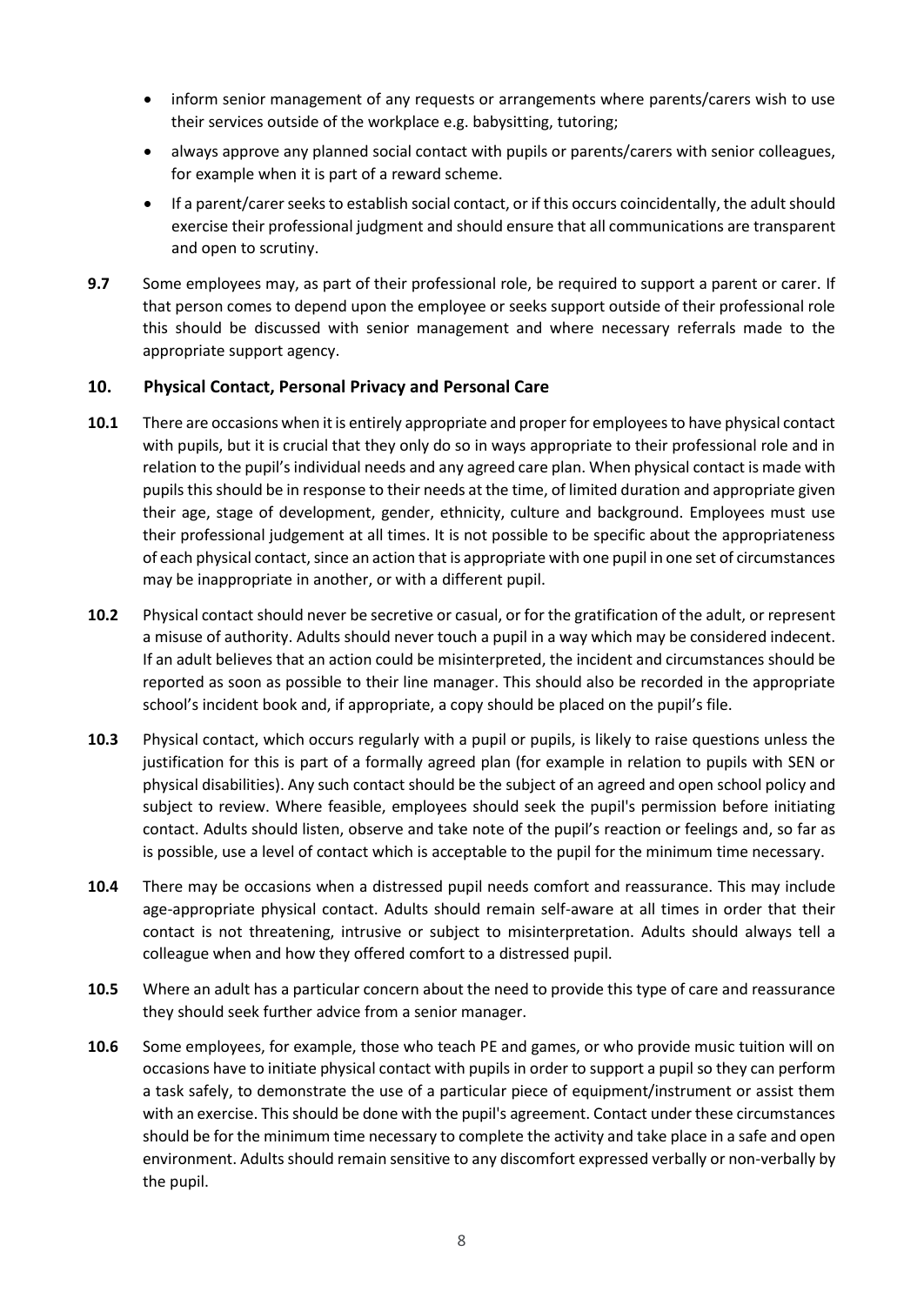- **10.7** All parties should clearly understand from the outset what physical contact is necessary and appropriate in undertaking specific activities. Keeping parents/carers informed of the extent and nature of any physical contact may also prevent allegations of misconduct arising. Any incidents of physical contact that cause concern or fall outside of these protocols and guidance should be reported to the senior manager and parent/carer.
- **10.8** Pupils are entitled to respect and privacy when changing clothes or taking a shower. However, there needs to be an appropriate level of supervision in order to safeguard pupils, satisfy health and safety considerations and ensure that bullying or teasing does not occur. This supervision should be appropriate to the needs and age of the pupils concerned and sensitive to the potential for embarrassment. Adults who are required as part of their role to attend changing rooms should announce their intention of entering any pupil changing rooms and only remain in the room where the pupil/s needs require this.
- **10.9** Employees with a job description which includes intimate care duties will have appropriate training and written guidance, including a written care plan for any pupil who could be expected to require intimate care. Staff should adhere to the school's intimate and personal care policies. No other adult should be involved in intimate care duties except in an emergency. A signed record should be kept of all intimate and personal care tasks undertaken and, where these have been carried out in another room, include times left and returned. Employees should not assist with personal or intimate care tasks which the pupil is able to undertake independently.

# **11. Behaviour Management and Physical Intervention**

- **11.1** All pupils have a right to be treated with respect and dignity. Adults must not use any form of degrading treatment to punish a pupil. The use of sarcasm, demeaning or insensitive comments towards pupils is not acceptable in any situation. Deliberately intimidating pupils by shouting aggressively, hectoring or overbearing physical presence is not acceptable in any situation. Any sanctions or rewards used should be part of the relevant school's Behaviour Policy.
- **11.2** Physical intervention can only be justified in exceptional circumstances. Non-statutory guidance is available from the Department of Education website, see 'Use of reasonable force - advice for Head Teachers, Staff and Governing Bodies'. Adults may legitimately intervene to prevent a pupil from committing a criminal offence, injuring themselves or others, causing damage to property, engaging in behaviour prejudicial to good order and to maintain good order and discipline. Adults should have regard to the health and safety of themselves and others. It is always unlawful to use force as a punishment. The use of unwarranted physical force is likely to constitute a criminal offence.
- **11.3** Where a pupil has specific needs in respect of particularly challenging behaviour, a positive handling plan, including a risk assessment, should be put in place and agreed by all parties. Where it is judged that a pupil's behaviour presents a serious risk to themselves or others, a robust risk assessment that is regularly reviewed and a physical intervention plan, where relevant, must be put in place. All incidents and subsequent actions should be recorded and reported to a manager and the pupil's parents/carers. Where it can be anticipated that physical intervention is likely to be required, a plan should be put in place that the pupil and parents/carers are aware of and have agreed to. Parental consent does not permit the use of unlawful physical intervention or deprive a pupil of their liberty.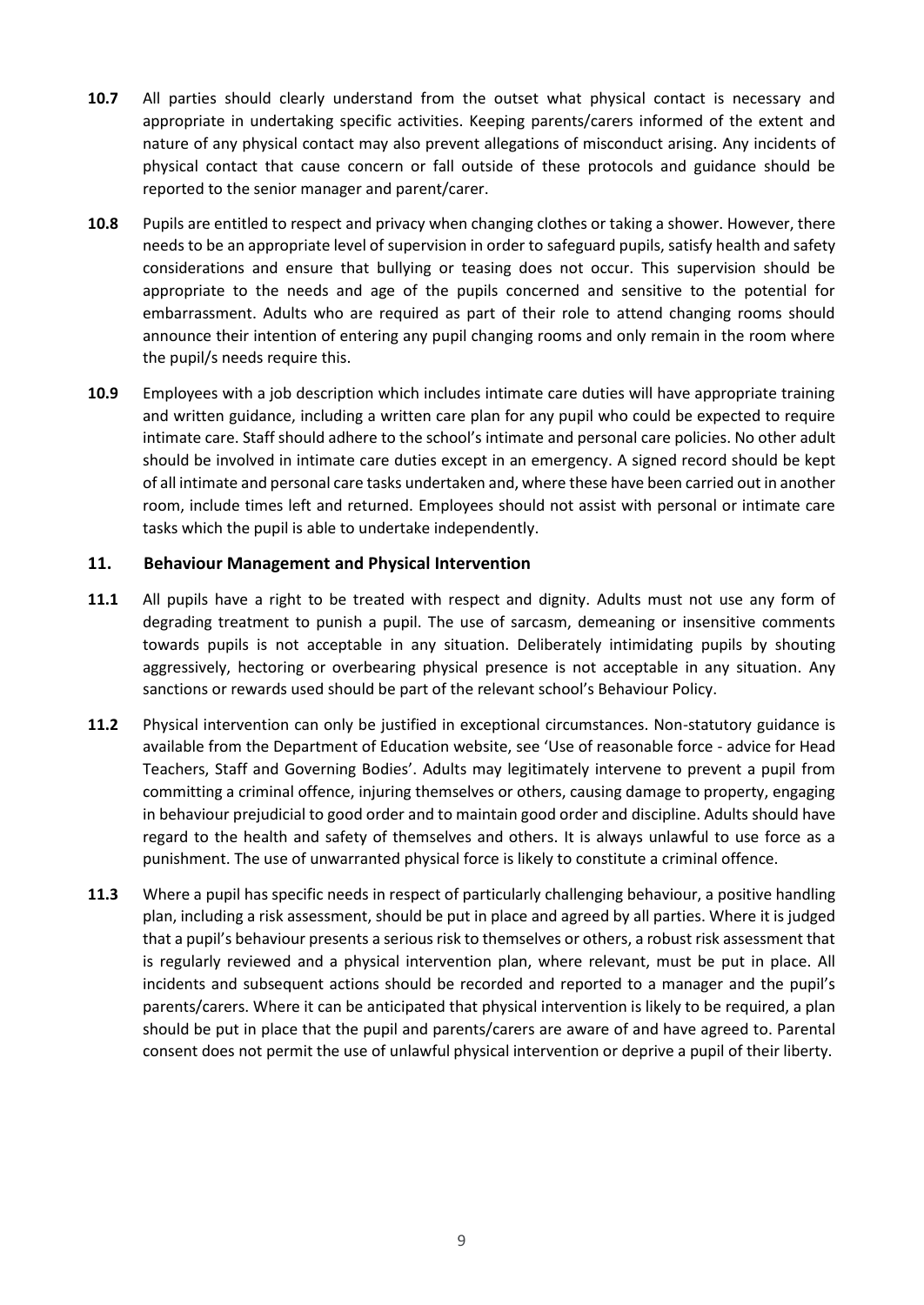# **12. First Aid and Medication**

- **12.1** The Trust's schools have separate policies on supporting pupils with a medical condition. Employees should have regard to the statutory guidance 'Supporting pupils at school with medical conditions' DfE, December 2015, which includes advice on managing medicines. All settings must have an adequate number of qualified first aiders/appointed persons. Employees must have had the appropriate training and achieved the necessary level of competency before administering first aid or medication, or taking on responsibility to support pupils with medical conditions. If an adult is concerned or uncertain about the amount or type of medication being given to a pupil this should be discussed with the Designated Safeguarding Lead.
- **12.2** Adults taking medication that may affect their ability to care for children should seek medical advice regarding their suitability to do so and should not work with pupils whilst taking medication unless medical advice confirms that they are able to do so. Adult medication on the premises must be securely stored out of the reach of children.

#### **13. One to One Situations and Meetings with Pupils**

- **13.1** One to one situations have the potential to make children/young person's more vulnerable to harm by those who seek to exploit their position of trust. Adults working in one to one settings with pupils may also be more vulnerable to unjust or unfounded allegations being made against them. Adults must recognise this possibility and plan and conduct such meetings accordingly. Every attempt should be made to ensure that the safety and security needs of both adults and pupils are met. Managers should undertake a risk assessment in relation to the specific nature and implications of one to one work for each adult and pupil, which should be reviewed regularly. Where such a meeting is demonstrably unavoidable it is advisable to avoid remote or secluded areas and to ensure that the door of the room is left open and/or visual/auditory contact with others is maintained. Any arrangements should be reviewed on a regular basis.
- **13.2** Pre-arranged meetings with pupils away from the premises or on the School site when the School is not in session are not permitted unless written approval is obtained from their parent/carer and the relevant Headteacher, or other senior colleague with delegated authority.
- **13.3** No pupil should be in or invited into, the home of an adult who works with them, unless they are family members or close family friends, in which case adults are advised to notify their line manager. Pupils must not be asked to assist adults with jobs or tasks at, or in, their private accommodation, or for their personal benefit.
- **13.4** There are occasions during exam periods when timetables clash and arrangements needs to be made to preserve the integrity of the of the examination process. In these circumstances, exam boards may allow candidates to take an exam the following morning, including Saturdays. The examination board requires the centre to determine a method of supervision on journeys to and from the centre and overnight, which ensures the candidate's wellbeing. This supervision may be undertaken by a parent/carer or, employees may be asked to volunteer to supervise pupils, which may with prior approval be in their own home.
- **13.5** Other than in an emergency, an adult must not enter a pupil's home if the parent/carer is absent. Always make detailed records, including times of arrival and departure, and ensure any behaviour or situation that gives rise to concern is discussed with a senior manager or Headteacher. A risk assessment should be undertaken and appropriate risk management measures put in place prior to any planned home visit taking place. In the unlikely event that little or no information is available, home visits should not be made alone.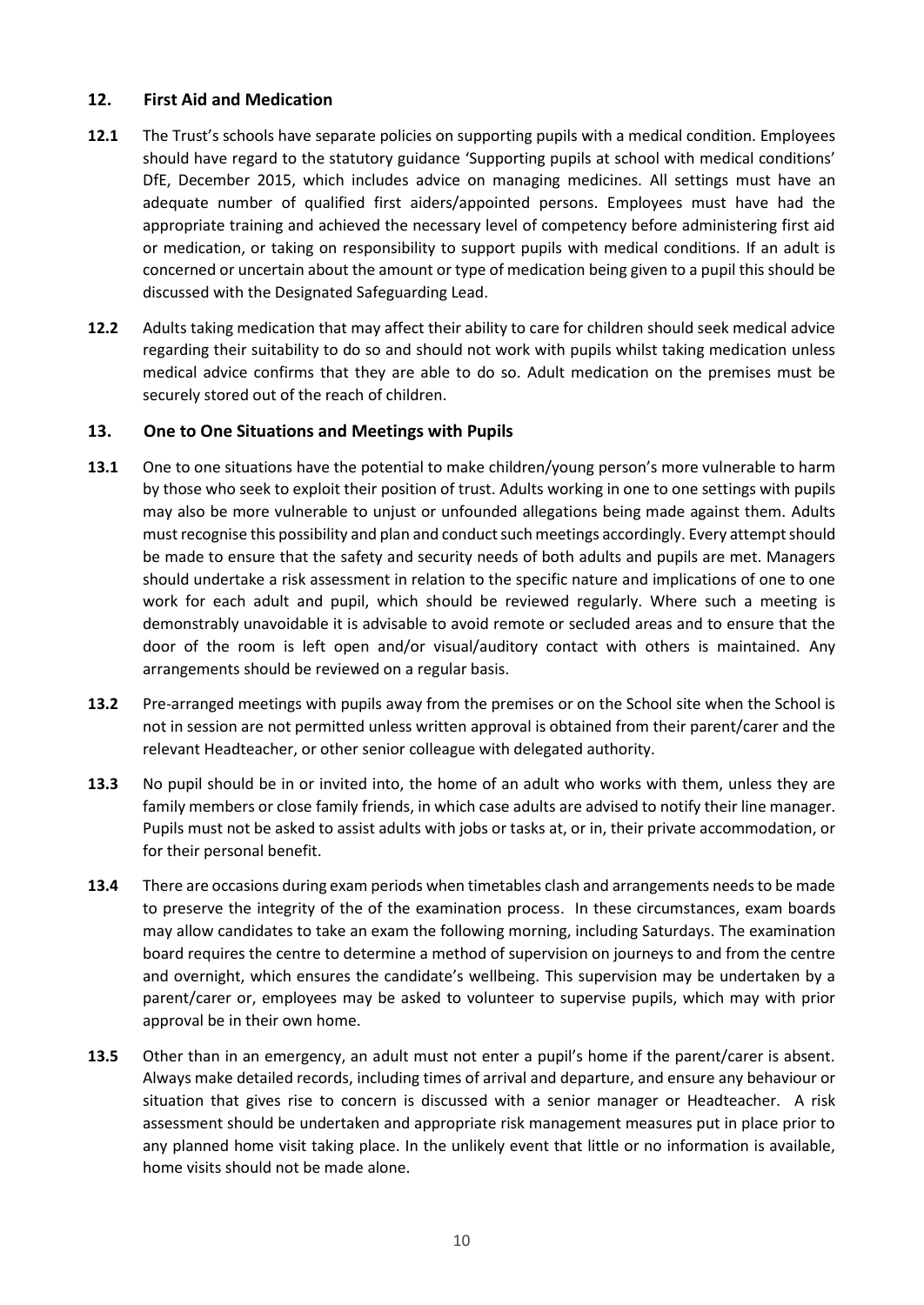# **14. Transporting Pupils**

- **14.1** In certain situations, e.g. out of school activities, adults may agree to transport pupils. Transport arrangements should be made in advance by a designated employee who will be responsible for planning and overseeing all transport arrangements and respond to any concerns that may arise. Wherever possible and practicable, transport should be provided other than in private vehicles, with at least one adult additional to the driver acting as an escort.
- **14.2** Adults should ensure that their behaviour is safe and that the transport arrangements and the vehicle meet all legal requirements. They must ensure that the vehicle is roadworthy and appropriately insured and that the maximum capacity is not exceeded. It is a legal requirement that all passengers wear seatbelts and the driver should ensure that they do so. The driver should be aware of the current legislation concerning the use of car seats for younger children where applicable. It is illegal to drive using hand-held phones or similar devices and the driver must ensure that they adhere to all driving regulations.
- **14.3** It is inappropriate for adults to offer lifts to a pupil, unless the need has been agreed with a manager and, if this falls outside their normal working duties, has been agreed with parents/carers.
- **14.4** There may be occasions where a pupil requires transport in an emergency situation or where not to give a lift may place a pupil at risk. Such circumstances must always be recorded and reported to a senior manager and parents/carers.

# **15. Educational Visits and School Clubs**

**15.1** Adults should take particular care when supervising pupils in the less formal atmosphere of an educational visit, particularly in a residential setting, or after-school activity. Adults remain in a position of trust and the same standards of conduct apply. Please refer to the relevant school's policy on educational visits and the Health and Safety policy, these policies are available on the relevant school's website.

# **16. Curriculum**

- **16.1** Some areas of the curriculum can include or raise subject matter which is sexually explicit, of a political, cultural, religious or an otherwise sensitive nature. Care should be taken to ensure that resource materials cannot be misinterpreted and clearly relate to the learning outcomes identified by the lesson plan. This plan should highlight particular areas of risk and sensitivity.
- **16.2** The curriculum can sometimes include or lead to unplanned discussion about subject matter of a sexually explicit, political, cultural, religious or otherwise sensitive nature. Responding to pupils' questions can require careful judgement and adults must take guidance in these circumstances from the Designated Safeguarding Lead. Adults must not enter into or encourage inappropriate discussion about sexual, political or religious activity or behaviour or, discussions which may offend or harm others. Adults should take care to protect children from the risk of radicalisation and should act in accordance with advice given under Part 1 of 'Keeping Children Safe in Education DfE' and accordingly must not express any prejudicial views or, attempt to influence or impose their personal values, attitudes or beliefs on pupils.
- **16.3** Please refer to the relevant school's policy on sex and relationships education (SRE) and, the policy on spiritual, moral, social and cultural development (SMSC) which promotes fundamental British values. Care should be taken to comply with these policies and ensure they are consistently applied.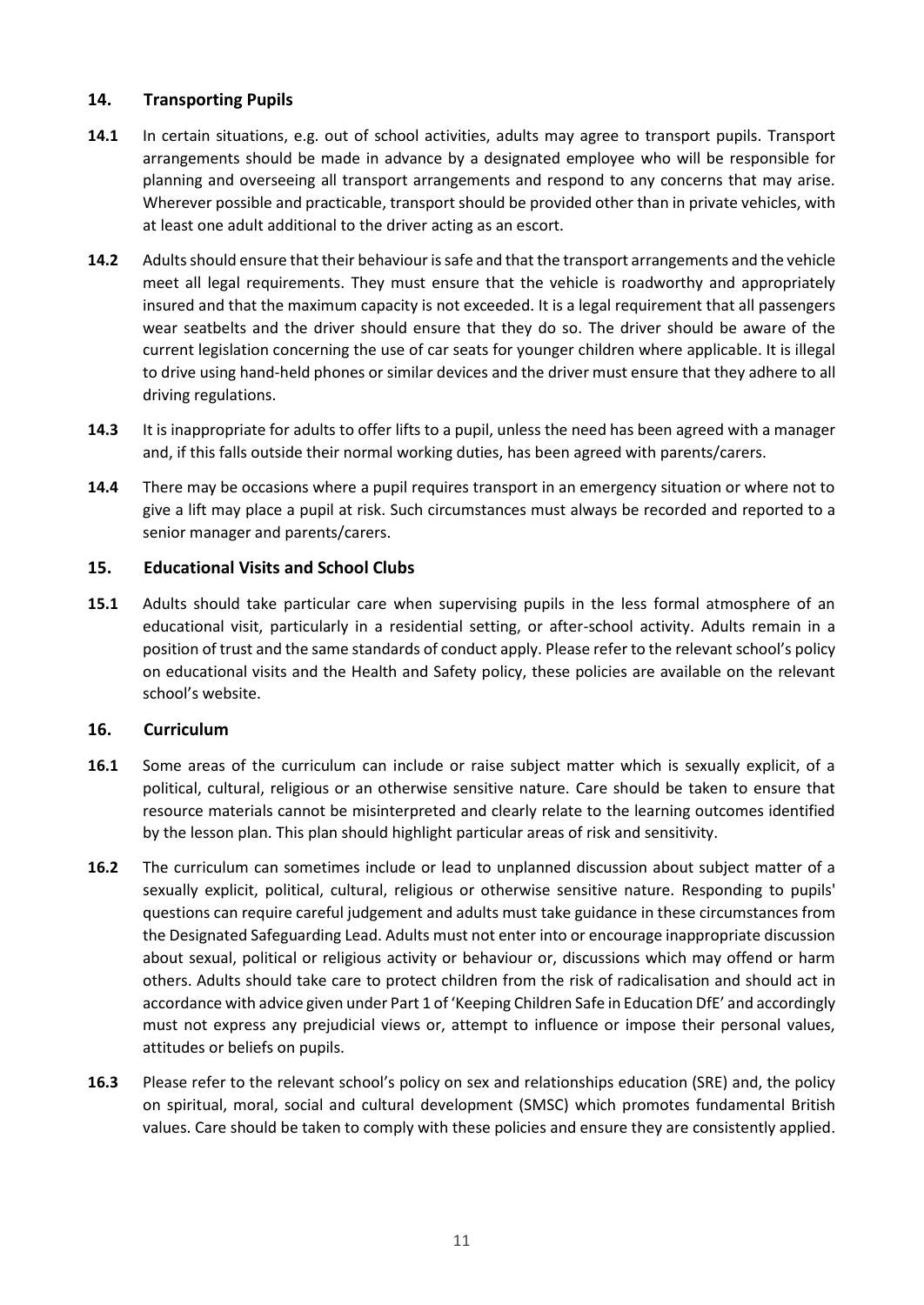# **17. Photography, Videos and other Creative Arts**

- **17.1** Please refer to the relevant school's guidance on e-safety, the use of images and the consent forms therein. Adults should have regard to the ICO CCTV code of practice and their guidance 'Taking Photographs in Schools'.
- **17.2** Many educational activities involve the taking or recording of images. This may be undertaken as part of the curriculum, extra school activities, for displays, publicity, to celebrate achievement or, to provide evidence of the activity. An image of a child is personal data and it is, therefore, a requirement under Data Protection Legislation that explicit consent is obtained from the parent/carer of a child before any images are made such as those used for school web sites, notice boards, productions or other purposes, unless an alternative legal justification for processing this data is applicable.
- **17.3** Adults need to be aware of the potential for such images to be taken and/or misused to create indecent images of children and/or for 'grooming' purposes. Careful consideration should be given as to how these activities are organised and undertaken. There should be an agreement as to whether the images will be destroyed or retained for further use, where these will be stored and who will have access to them.
- **17.4** Adults should remain sensitive to any pupil who appears uncomfortable and should recognise the potential for misinterpretation. It is also important to take into account the wishes of the child, remembering that some children do not wish to have their photograph taken.
- **17.5** Adults should only use equipment provided or authorised by the school to make/take images and should not use personal equipment, mobile telephones or any other similar devices to make/take images.
- **17.6** The following guidance should be followed:
	- if a photograph is used, avoid naming the pupil
	- if the pupil is named, avoid using the photograph
	- photographs/images must be securely stored and used only by those authorised to do so
	- be clear about the purpose of the activity and about what will happen to the photographs/images when the lesson/activity is concluded
	- only retain images when there is a clear and agreed purpose for doing so
	- ensure that a senior member of staff is aware that the photography/image equipment is being used and for what purpose
	- ensure that all photographs/images are available for scrutiny in order to screen for acceptability
	- be able to justify the photographs/images made
	- do not take images of pupils for personal use
	- only take images where the pupil consents to this
	- do not take photographs in one to one situations
	- do not display or distribute photographs/images of pupils unless there is consent to do so from the parent/carer
	- only publish images of pupils where they and their parent/carer have given explicit written consent to do so
	- do not take images of pupils in a state of undress or semi-undress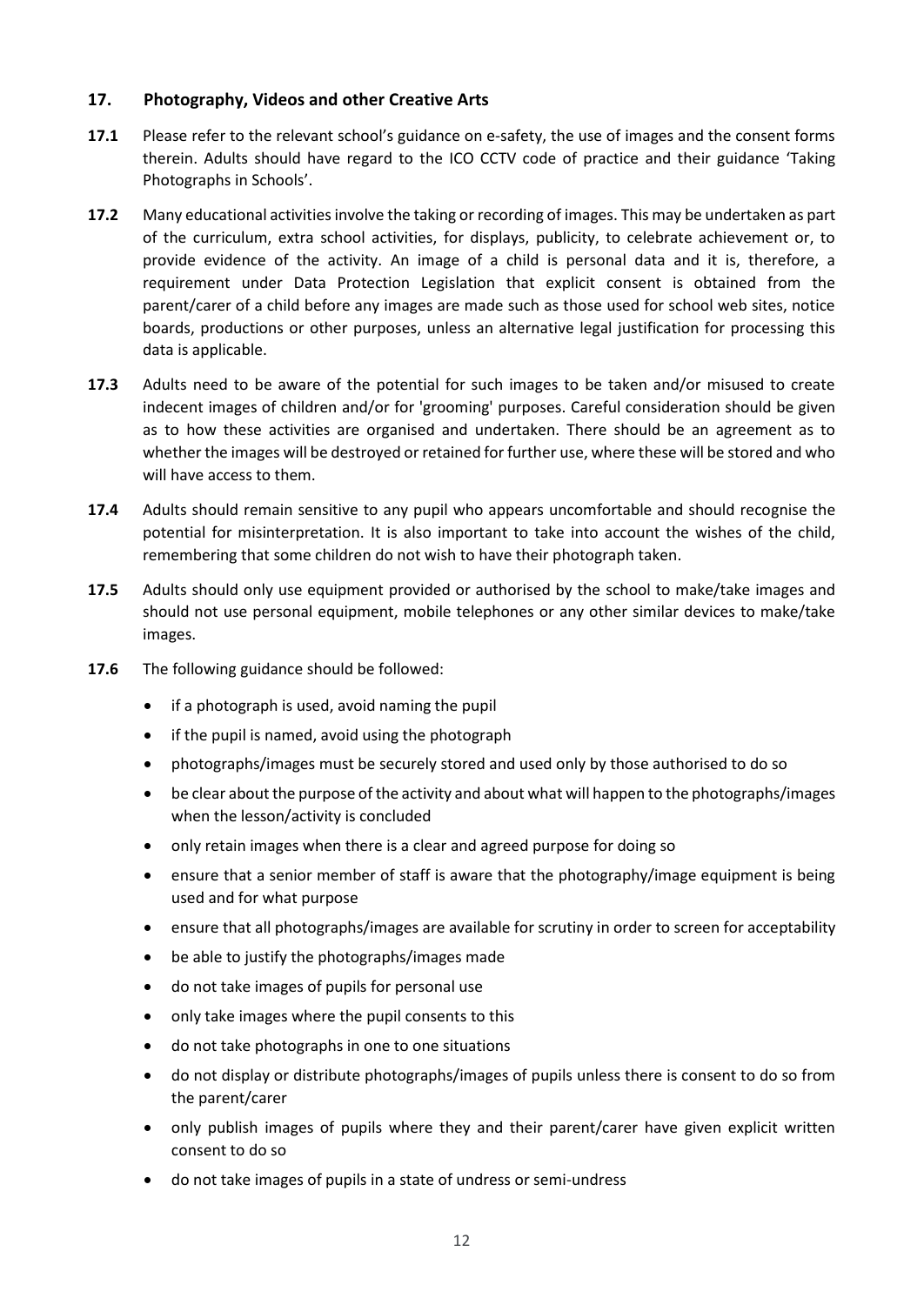- do not take images of pupils which could be considered as indecent or sexual.
- Do not take images of a child's injury, bruising or similar (e.g. following disclosure of abuse) even if requested by children's social care
- Do not make audio recordings of a child's disclosure

#### **18. Unacceptable Use of ICT Facilities and Monitoring**

- **18.1** This section should be read in conjunction with the school's 'Acceptable Use of ICT' policy'. Posting, creating, accessing, transmitting, downloading, uploading or storing any of the following material (unless it is part of an authorised investigation) is likely to amount to gross misconduct and result (where the adult is employed) in summary dismissal (this list is not exhaustive):
	- **a)** pseudo-images of children (child abuse images), pornographic or sexually suggestive material or images of children or adults which may be construed as such in the circumstances (that is, writing, texting, pictures, films and video clips of a sexually explicit or arousing nature),
	- **b)** any other type of offensive, obscene or discriminatory material, criminal material or material which is liable to cause distress or embarrassment to the Academy or others.
- **18.2** If indecent images of children are discovered at the premises or on school equipment/devices, an immediate referral should be made to the relevant school's designated Safeguarding Lead and Headteacher (unless they are implicated) and the external Designated Officer (DO) and, if relevant, the police contacted. The images/equipment should be secured, should not be used by others and should be isolated from the network. There should be no attempt to view, tamper with or delete the images as this could jeopardise any necessary criminal investigation. If the images are of children known to the school, a referral should also be made to children's social care in accordance with local arrangements.
- **18.3** The contents of the school's ICT resources and communications systems are Trust property. Therefore, adults should have no expectation of privacy in any message, files, data, document, facsimile, telephone conversation, social media post, conversation or message, or any other kind of information or communications transmitted to, received or printed from, or stored or recorded on our electronic information and communications systems. We reserve the right to monitor, intercept and review, without prior notification or authorisation from adults. Usage of our IT resources and communications systems, including but not limited to telephone, e-mail, messaging, voicemail, CCTV, internet and social media postings and activities are monitored to ensure that our rules are being complied with and for the following purposes:
	- **a)** to monitor whether the use of the e-mail system or the internet is legitimate and in accordance with this Code;
	- **b)** to assist in the investigation of alleged wrongful acts; or
	- **c)** to comply with any legal obligation.
- **18.4** Personal data will be stored in accordance with the school's Privacy Notices. We may store copies of data or communications for a period of time after they are created, and may delete such copies from time to time without notice. If necessary, information may be handed to the police in connection with a criminal investigation.
- **18.5** Some school properties are monitored by CCTV systems, 24 hours a day. This data is recorded and may be used as evidence of any alleged wrong doing.